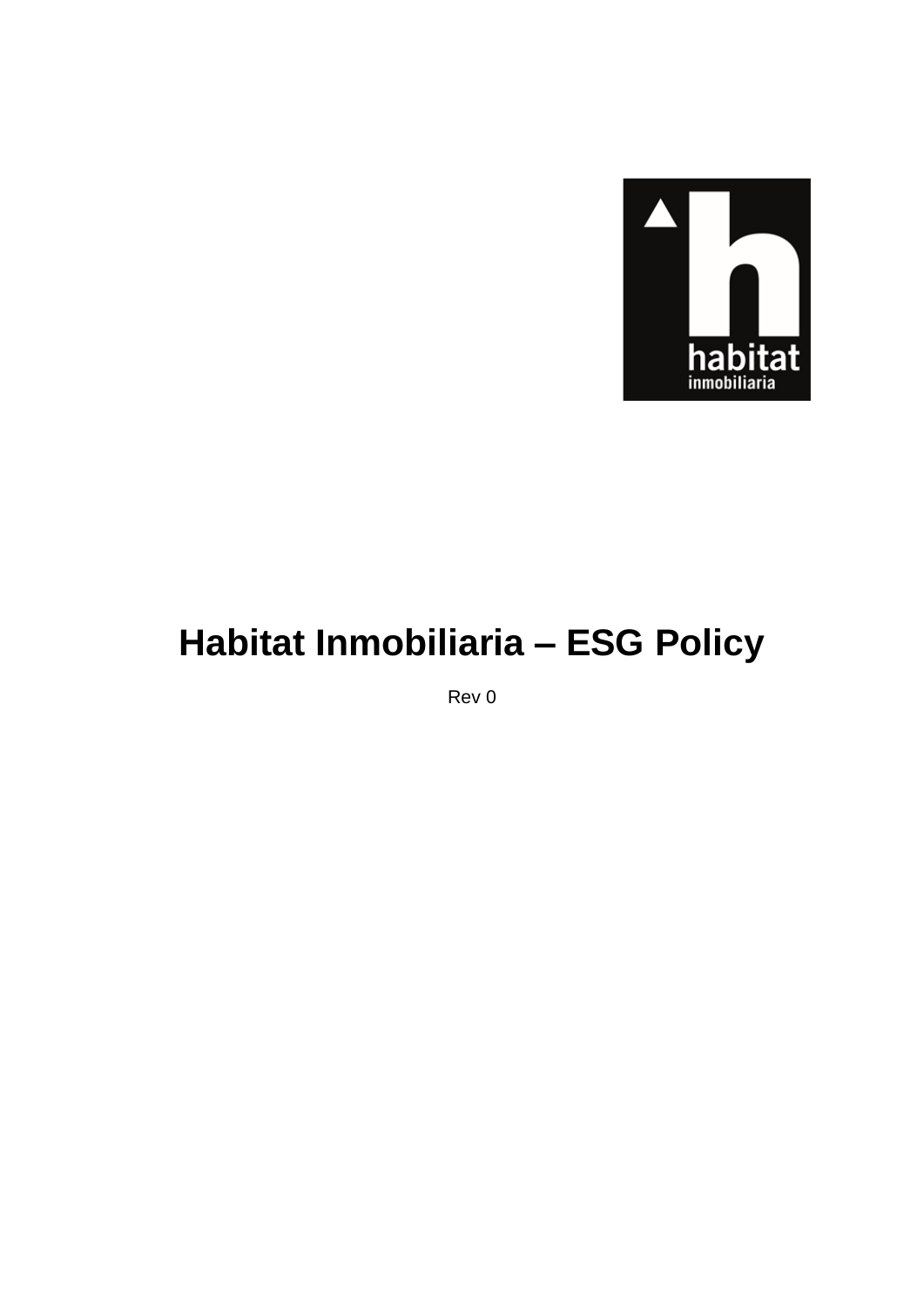

### **TABLE OF CONTENTS**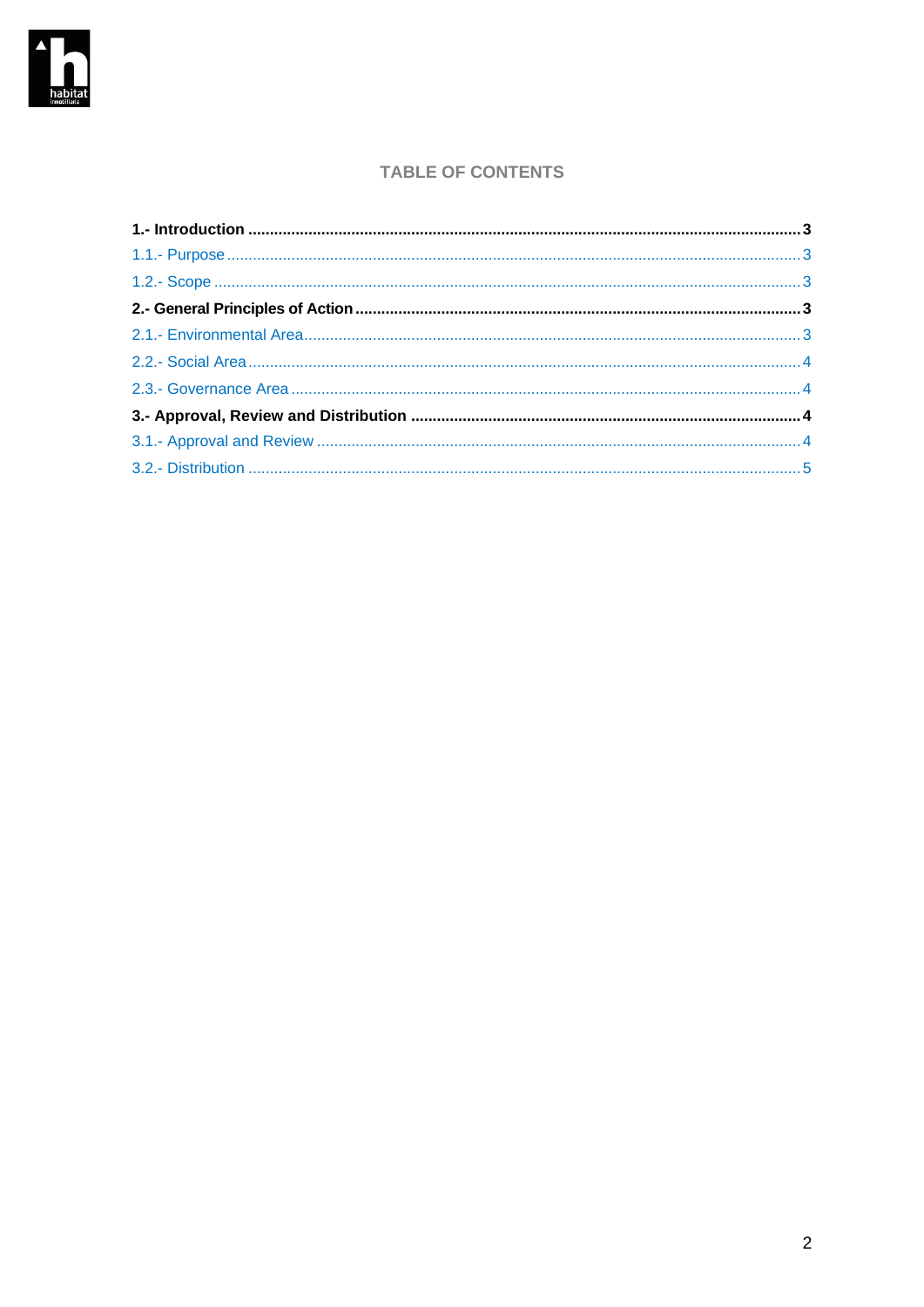

### <span id="page-2-0"></span>**1.- Introduction**

The Management Board of PROMOCIONES HABITAT, S.A.U., (hereinafter, together with its subsidiaries and investees, referred to as "**HABITAT**" or the "**Company**") is responsible for the non-delegable task of determining the Company's strategy and corporate policies, and for the supervision of its internal control systems. The Management Board, in the exercise of its duties and in accordance with our Code of Ethics, adopts the present ESG Policy as a subsequent commitment to the responsible action and management of HABITAT's activities and resources.

#### <span id="page-2-1"></span>**1.1.- Purpose**

The purpose of this Policy is to establish HABITAT's overall framework for action and reference to the remaining policies which develop Environment, Social and Governance (hereinafter "**ESG**") aspects, in order to: i) generate long-term sustainable value for HABITAT's investors, clients, associates, employees and stakeholders, with a high quality product in accordance with the client's demands and needs; ii) prevent and mitigate the possible negative impacts derived from its activities; iii) improve the Company's reputation.

The present Policy falls into line with HABITAT's commitment to comply with the ten principles of the United Nations Global Compact with regards to human, labour and environmental rights and the fight against corruption and to contribute to the achievement of the United Nation's 17 Sustainable Development Goals (SDGs),

#### <span id="page-2-2"></span>**1.2.- Scope**

The present policy is applicable to all activities undertaken by HABITAT and must be complied with by all employees (permanent and temporary), managers and members of the Board of Directors. Also, in accordance with the principle or proportionality, this Policy shall be shared with every third party acting on behalf of the Company and any third party that provides a service to HABITAT and/or is related in any way to HABITAT, (hereinafter, referred to together as "**Subject People**").

### <span id="page-2-3"></span>**2.- General Principles of Action**

In accordance with the present policy, the principles that will guide the action undertaken by HABITAT and the Subject People are:

#### <span id="page-2-4"></span>**2.1.- Environmental Area**

**Environmental Protection** – As part of its commitment to environmental protection, and from a preventive approach in order to reduce the impact on environment of its operations, HABITAT seeks to obtain the maximum feasible level of environmental efficiency in all its property developments. HABITAT also fosters responsible sourcing, circular economy, and biodiversity conservation; and extends its commitment to environmental performance improvement to its suppliers.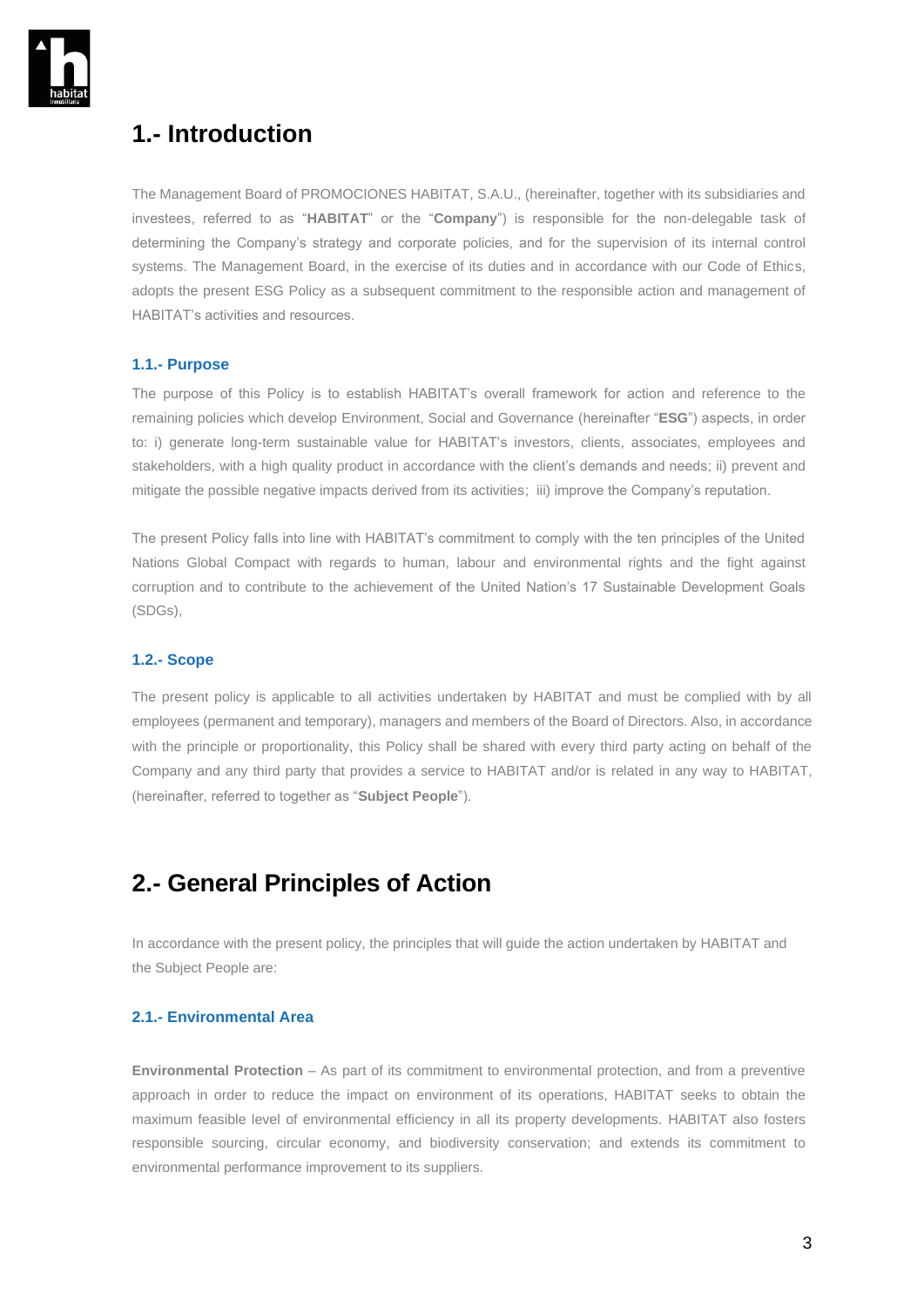

**Fight against Climate Change and Resiliency** –Adaptation to climate change and the mitigation of risks and impacts related to the developments and derived from the different climate change scenarios are a priority to HABITAT.

#### <span id="page-3-0"></span>**2.2.- Social Area**

**Safety and Health** - HABITAT considers the safety and health of its employees and clients a strategic priority in its business model., which implements not only in its work centres and products (dwellings) but also extends this priority to the external work centres it can influence.

**Respect for Human Rights** – HABITAT respects and contributes to the protection of human rights and civil liberties contained in the Universal Declaration of Human Rights, including freedom of association and equal opportunities and non-discrimination, in order to ensure it is not complicit in any form of abuse or infringement of the mentioned rights.

**Value Generation for the Society** – HABITAT seeks to add value in its operational geographical areas, promotes the development of the community and undertakes consultations with local communities. HABITAT achieves this by developing a business model which covers a basic social need, housing, and which improves the quality of life of people and contributes to local development.

**Interaction with Stakeholders** – Communication and dialogue are the foundations of HABITAT's relations with its stakeholders in order to understand their needs and meet their expectations.

#### <span id="page-3-1"></span>**2.3.- Governance Area**

**Ethics** – HABITAT, in the exercise of its activities, complies with the values and principles of action contained in its Code of Ethics, and with the compliance policies that complement it.

**Transparency of Information**: HABITAT facilitates transparent, truthful and rigorous information to its stakeholders.

**Regulatory Compliance and Respect for the Law** – Every member of HABITAT, in the exercise of its activities, shall fully comply with the legislation in force.

**Risk and Opportunity Management Culture** – HABITAT includes the analysis and assessment of risks and opportunities within its strategy and decision-making processes.

## <span id="page-3-2"></span>**3.- Approval, Review and Distribution**

#### <span id="page-3-3"></span>**3.1.- Approval and Review**